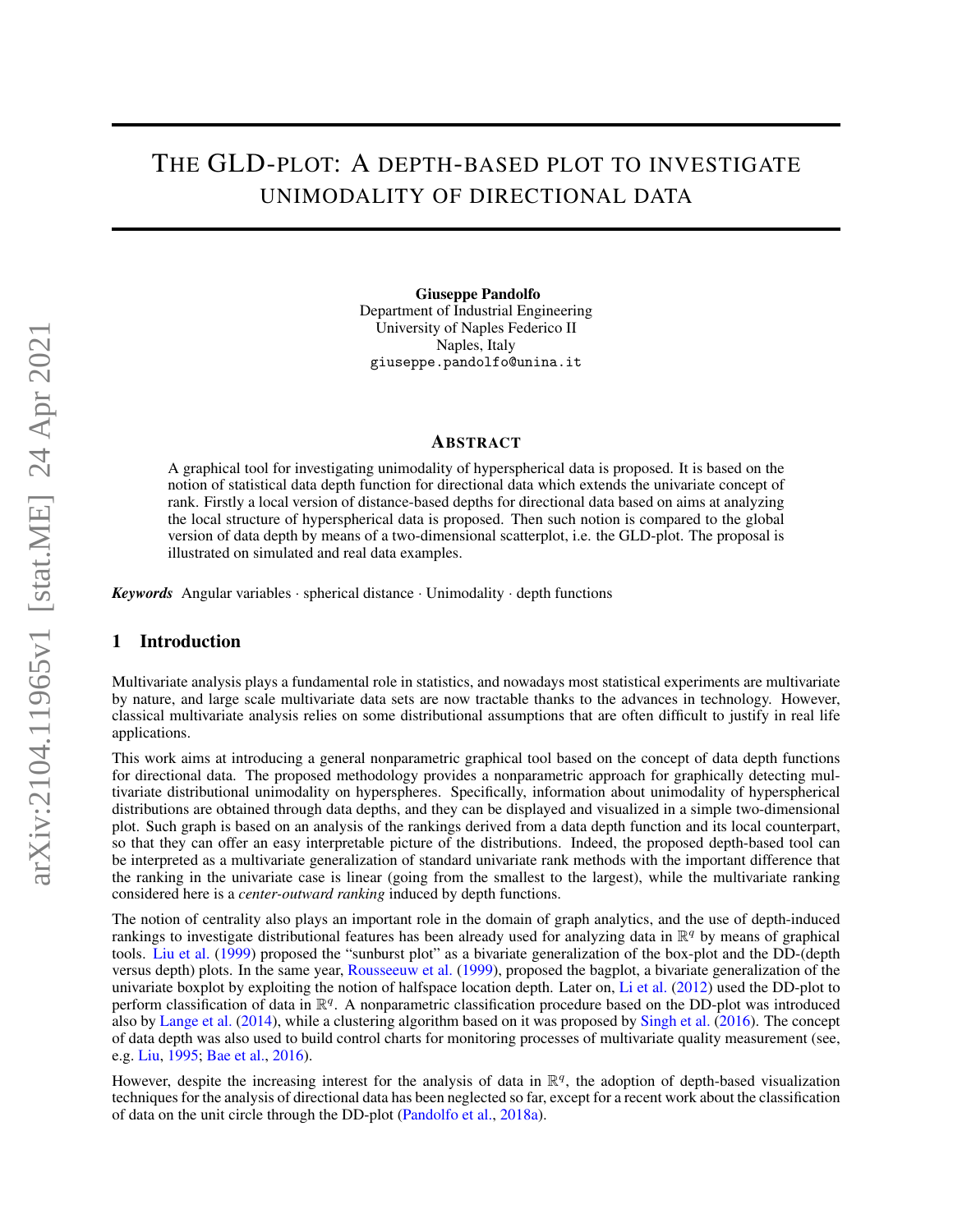The proposed method is motivated by means of simulated and real data examples. The remainder of the article is organized as follows. In Section [2](#page-1-0) some background about directional data and the concept of data depth function is presented. In Section [3](#page-2-0) the definition of a local notion of distance-based depth for directional distribution is proposed. A depth-based exploratory graphical tool for investigating hyperspherical unimodality is introduced in Section [4.](#page-3-0) Two real data examples are offered in Section [5,](#page-5-0) while some final remarks are reported in Section [6.](#page-6-0)

## <span id="page-1-0"></span>2 Background: Directional data and data depth concept

A directional data sample is a collection of n observations lying on the surface of the unit  $(q - 1)$  –dimensional hypersphere  $S^{q-1} := \{x \in \mathbb{R}^q : x^r x = 1\}$  of  $\mathbb{R}^q$ , for  $q \geq 2$ . Each observation is recorded as a direction of a unit vector in  $\mathbb{R}^q$ . Such data arise in many scientific fields such as geology, meteorology and biology, just to name a few. Many applications can be found for  $q = 2$  (circular data) or  $q = 3$  (spherical data), but also in higher dimensions, e.g. in gene-expression analysis (see [Banerjee and Ghosh,](#page-12-8) [2004\)](#page-12-8), text mining (see [Banerjee et al.,](#page-12-9) [2005;](#page-12-9) [Hornik et al.,](#page-12-10) [2014\)](#page-12-10), or pattern recognition (see [Wilson et al.,](#page-12-11) [2014\)](#page-12-11).

Data depth function is an important nonparametric tool for the analysis of complex data such as functional and directional data. It provides a center-outward ordering of the data and leads to a ranking of data which can be exploited for describing different features of the data distribution.

Consider a bounded spherical distance  $d(·, ·)$  whose upper bound between any two points on  $S^{q-1}$  is denoted as  $d^{\text{sup}} := \sup \{ d(x, y) : x, y \in S^{q-1} \}.$  Then, let x be a point on  $S^{q-1}$  and F a distribution on  $S^{q-1}$ .

**Definition 1 (Directional distance-based depths)** *A directional distance-based depth of*  $x \in S^{q-1}$  *with respect to* F *is defined as*

$$
D_d(x;F) := d^{\text{sup}} - E[d(x;X_1,\ldots,X_n)],
$$
\n(1)

*where*  $X_1, \ldots, X_n$  *is a random sample from F.* 

According to [Pandolfo et al.](#page-12-12) [\(2018b\)](#page-12-12), a distance-based statistical depth function for directional data should satisfy the four desirable properties listed below.

- **P1. Rotational invariance:**  $D_d(x, F) = D_d(0x, OF)$  for any  $q \times q$  orthogonal matrix O;
- **P2.** Maximality at center: sup  $D_{sph}(x^*, F)$  for any distribution F with center at  $x^*$ ;  $x \in S^{q-1}$
- **P3.** Monotonicity relative to the deepest point:  $D_d(x, F)$  decreases along any geodesic path  $t \mapsto x_t$  from the deepest point to its antipodal point  $-x^*$ , i.e.  $D_d(x(t_1, F)) \leq D_d(x(t_2, F))$  for  $(t_1, F) > (t_2, F)$ ;
- **P4. Minimality at the antipode to the center:**  $D_d(-x^*, F) = \inf_{x \in S^{q-1}} d(x^*, F)$  for any F with center at  $x^*$ .

P2 and P3 are the extension of properties 2 and 3 of depth functions for data in  $\mathbb{R}^q$  as defined in [Zuo and Serfling](#page-12-13) [\(2000\)](#page-12-13). Conversely, P1 and P4 characterize a distance-based depth for directional data.

Depths are known to be monotonically decreasing from the deepest point (i.e. the point at which they are maximized), and recognize just one center regardless of the number of the underlying modes. Consequently, while they are well suited for unimodal distributions, they are not able to capture the multimodality of a distribution. Hence, depths substantially fail here in describing the structure of the data.

For this reason, over the last few years, some definitions of local depth functions were introduced with the purpose of revealing local characteristics of the data, and have already found some interesting applications. The idea which lies behind this approach is to compute the depth of a point with respect to a bounded neighborhood of it. As a consequence, local depth functions admit multiple maxima that correspond to local centers. The first definition of local depth was introduced by [Agostinelli and Romanazzi](#page-12-14) [\(2011\)](#page-12-14) who exploited the local space geometry to provide the notions of local simplicial and halfspace depths. Their definition relies on a tuning parameter to define a constant size neighborhood of each point. However, the main drawback of such notions of depth (which are based on geometrical structures) regards their high computational cost, especially when dimensions and sample size increase. Later, [Paindaveine and](#page-12-15) [Van Bever](#page-12-15) [\(2013\)](#page-12-15) proposed a method aimed at converting global depths into local ones by conditioning the distribution to appropriate depth-based neighborhoods.

Hence, the depth problem can be dealt with a *global* or a *local* approach also in directional data analysis allowing for the possibility of getting different insights into specific scenarios. However, while a vast body of literature exists on local depths for multivariate and functional data, comparatively only the definition of local simplicial depth for (hyper)spherical data have been proposed (see [Agostinelli and Romanazzi,](#page-12-16) [2012\)](#page-12-16).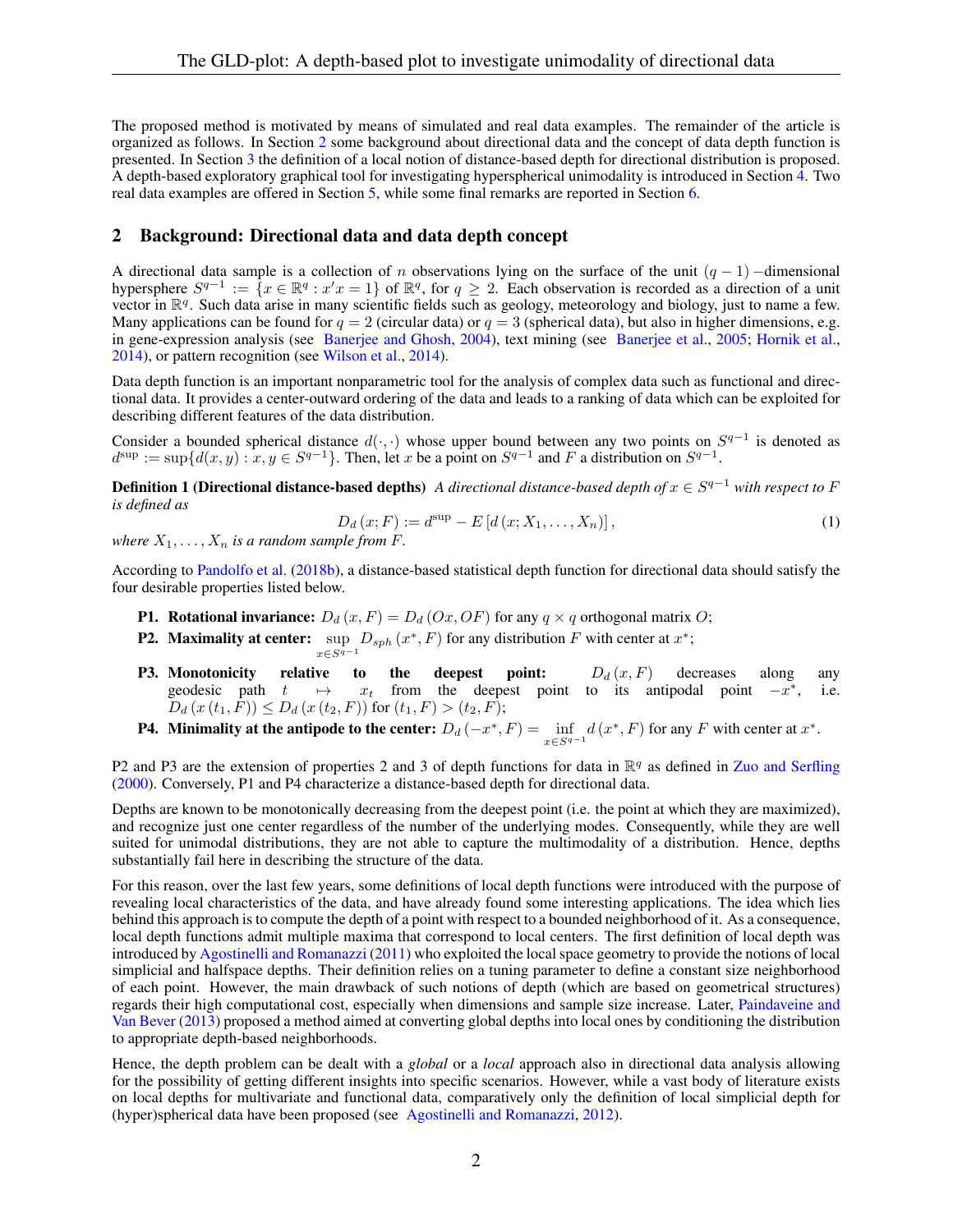### <span id="page-2-0"></span>3 Local distance-based depths

In this section a general definition of local depths is proposed by generalizing the definition of distance-based depth functions for directional data introduced by Pandolfo et al. [Pandolfo et al.](#page-12-12) [\(2018b\)](#page-12-12). The proposed local depth notion is based on the idea of getting insights into the shape of a distribution  $F$  by restricting a global distance-based depth measure to a neighborhood of each point on the spherical space. Hence, for a given point x on  $S^{q-1}$ , all the points within a certain distance δ to x are considered, i.e. the set of points which are within a certain degree of *closeness* to  $x$  which defines a spherical cap "centered" at  $x$ .

#### <span id="page-2-1"></span>Definition 2 (Local distance-based depths for directional data) *Consider any*

*bounded spherical distance function* d *and a distribution* F *on* S q−1 *. Then, for any positive value* 0 < δ < dsup*, the local directional distance-based depth of a point* x ∈ S <sup>q</sup>−<sup>1</sup> *with respect to* F *is defined as*

$$
LD_d^{\delta}(x;F) := d^{\sup} - E_F \left[ d(x;X_1,\ldots,X_n) \, | d(x;X_1,\ldots,X_n) \leq \delta \right],
$$

*where*  $X_1, \ldots, X_n$  *is a random sample from*  $F$ *.* 

The parameter  $\delta$  determines how central the point x is within the space conditional to a given window around x. The value of the local depth function is dependent on the properties of the distribution  $F$  within the neighborhood of  $x$ defined by the parameter δ. Specifically, in the case of (hyper)spherical data, the distribution of the distance within the considered neighborhood can help to provide information on the data structure.

The value of the parameter  $\delta$  defines to what extent the depth function is local. When it approaches the supremum of the chosen spherical distance, the local depth approaches the global one, and a unique center will be defined. As  $\delta$  gets smaller, local depth allows for the detection of local points of maximum and minimum. Hence the choice of the parameter  $\delta$  crucially depends on the application at hand and it does not exist a best strategy in general. Thus, it is advisable, in every specific application, to define appropriate strategies. However, one note of caution is due. Directional data on  $S^{q-1}$  wrap around since they have finite length in space, and this must be taken into account when defining the value of  $\delta$ .

Note that when the distribution is continuous and unimodal, local and global behave very similarly and provide similar rankings.

Since  $E_F[d(x; X_1, \ldots, X_n)|d(x; X_1, \ldots, X_n) \leq \delta]$  is increasing on  $[0, d^{\text{sup}})$  as  $\delta$  increases, when  $\delta$  becomes smaller the local depth values become larger, i.e.

$$
LD_d^{\delta_1}(x;F) \geq LD_d^{\delta_2}(x;F) \quad \text{for} \quad 0 < \delta_1 < \delta_2.
$$

In addition, it is trivially satisfied that  $\lim_{\delta \to 0^+} LD_d^{\delta}(x;F) = d^{\text{sup}}$  which implies

$$
0 \le LD_d^{delta}(x;F) - D_d(x,F) < d^{\text{sup}} - D_d(x,F)
$$

The relationship between the local and the global distance-based depth function is explained in the following proposition.

**Proposition 1** Let F be an absolutely continuous distribution on  $S^{q-1}$ . Then, for a point  $x \in S^{q-1}$  and  $0 < \delta < d^{\text{sup}}$ *we have*

$$
D_{d}(x;F) = LD_{d}^{\delta}(x;F) - \{E_{F}[d(x;F)] - E_{F}[d(x;F)|d(x;F) \leq \delta]\}.
$$

Proof 1 *The proof is straightforward and thus omitted.*

**Proposition 2**  $LD_d(x, F)$  *is rotational invariant using any rotational invariant spherical distance function d on*  $S^{q-1}$ .

**Proof 2** *Clearly the result follows if d is rotational invariant of the form*  $d(Ox,Oy) = d(x,y)$  *for any two points* x and y on  $S^{q-1}$ , and for any  $d \times d$  orthogonal matrix O for any subset  $\mathcal{N} \subset S^{q-1}$ *.*

As pointed out by [Agostinelli and Romanazzi](#page-12-14) [\(2011\)](#page-12-14), local depth functions cannot be strictly considered depth functions (this holds true for data in  $\mathbb{R}^d$  and on  $S^{q-1}$  as well). This is because they may not possess the monotonicity property given that they are aimed at searching for more sensitivity to local features of the distribution.

For the purpose of this work three notions of distance-based depths for directional data, namely the arc distance depth  $(D<sub>arc</sub>)$ , the cosine distance depth  $(D<sub>cos</sub>)$  and the chord distance depth  $(D<sub>chord</sub>)$  are considered. They are based on the following distance measures: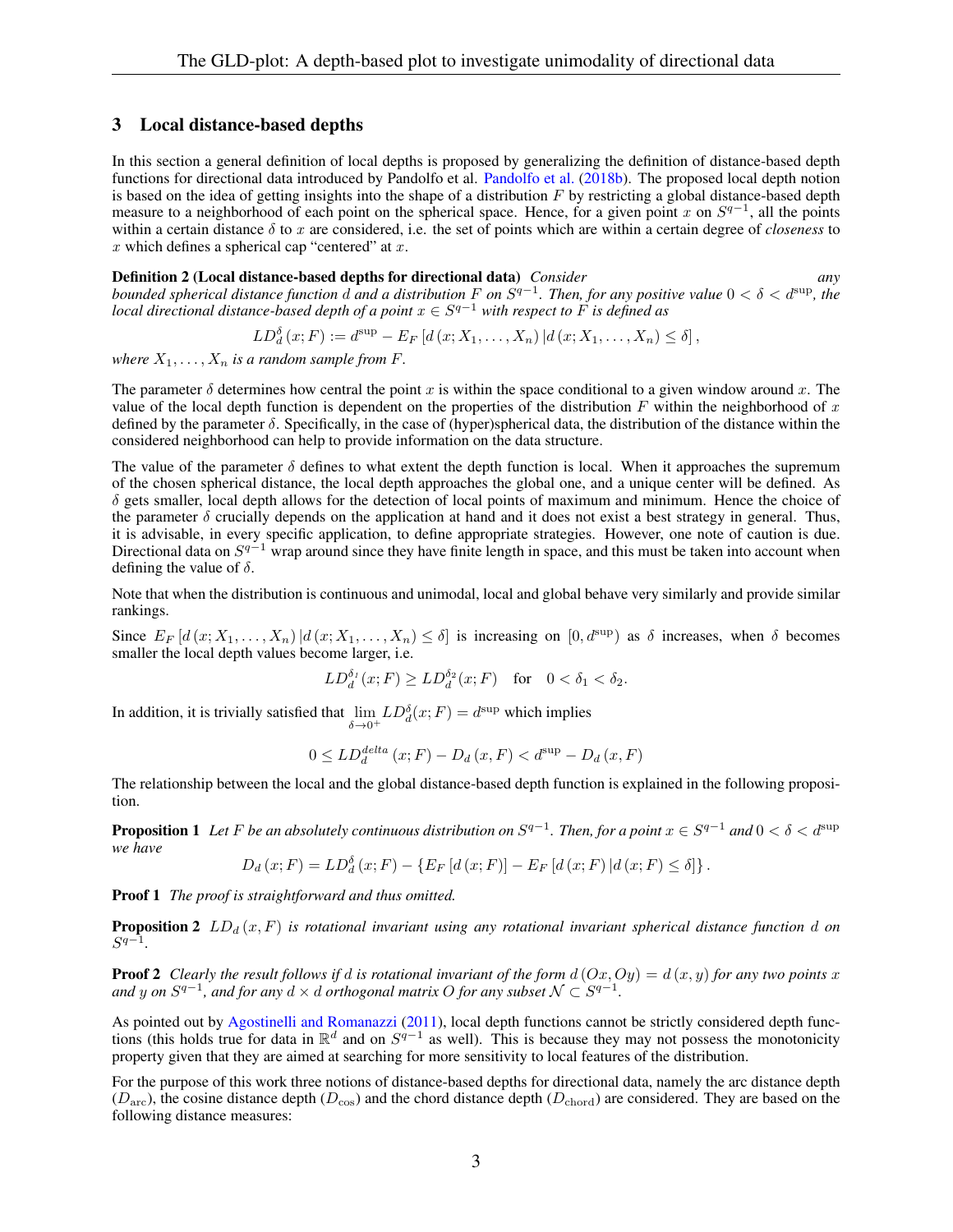- the *arc length distance*  $d_{\text{arc}}$ , associated with  $\eta(t) = \eta_{\text{arc}}(t) = \arccos(t)$ ;
- the *cosine distance*  $d_{\cos}$ , associated with  $\eta(t) = \eta_{\cos}(t) = 1 t$ ;
- the *chord distance*  $d_{\text{chord}}$ , defined as  $d_{\text{chord}}(x, y) = ||x y|| = \sqrt{2(1 x'y)} =: \delta_{\text{chord}}(x'y)$ .

Note that  $0 \leq d_{\text{arc}} \leq \pi$ ,  $0 \leq d_{\text{cos}} \leq 2$  and  $0 \leq d_{\text{chord}} \leq 2$ .

The local version of depths based on the above listed distances can be derived according to Definition [2.](#page-2-1) Henceforth they will be denoted as  $LD_{\rm arc}$ ,  $LD_{\rm cos}$  and  $LD_{\rm chord}$ . To illustrate how they work in capturing the local features of a reference distribution, their empirical behavior is investigated by means of simulated data sets. Specifically, the focus is put on the question of whether the shapes of the local distance-based depth functions reflect the characteristics of the underlying distribution.

For this purpose the von Mises-Fisher distribution, usually denoted by  $vMF(\mu, \kappa)$ , is considered. This is the directional analog of the Gaussian distribution in  $\mathbb{R}^q$  and has probability density function given by

$$
f(x,\mu,\kappa) = \frac{\kappa^{q/2-1}}{2\pi^{q/2}I_{q/2-1}(\kappa)} \exp\left\{\kappa \cos(x'\mu)\right\},
$$
 (2)

where  $I_v(\kappa)$  is the modified Bessel function of first kind and order v. The density is parametrized by the mean direction  $\mu$  and the concentration parameter  $\kappa$ , that measures how strongly data are concentrated around the mean direction  $\mu$  (larger values indicate stronger concentration of unit vectors around  $\mu$ ).

Without loss of generality, for the sake of illustration let us considering only simulated data restricted to the circular case  $(q = 2)$ . Firstly, two samples drawn from a unimodal von Mises-Fisher distribution and an equally-weighted mixture of von Mises-Fisher distributions on  $S^1$  are considered, that is  $F_1 = vMF(\pi, 2)$  and  $F_2 = \frac{1}{2}vMF(\pi, 0.5) +$  $\frac{1}{2}vMF(3\pi/2,5)$ , respectively.

Two additional scenarios were considered, that is a bimodal distribution with the two modes which are  $7/12\pi$  (105°) far from each other and on the more interesting case of symmetric bimodal antipodal distribution, that is the underling density f is such that  $f(x) = f(-x)$  for any  $x \in S^{q-1}$ , where global depths usually are constant and thus any provided order appears to be unrealistic (see [Pandolfo et al.,](#page-12-12) [2018b,](#page-12-12) [Liu and Singh,](#page-12-17) [1992](#page-12-17) and [Ley et al.,](#page-12-18) [2014\)](#page-12-18).

The parameter  $\delta$  was held constant all over the space for all cases for all the considered depth functions, i.e.  $\delta_{\text{arc}} = \pi/2$ ,  $\delta_{\cos} = 1$  and  $\delta_{\text{chord}} = \sqrt{2}$ . This is to consider, for the computation of each depth, a neighborhood of a given point x such that the angle between x and any other point on the boundary of the neighborhood was equal to  $90^\circ$ . The plots of the corresponding local distance-based depth functions  $LD_{\text{arc}}$ ,  $LD_{\text{cos}}$  and  $LD_{\text{chord}}$ , along with the density curve of the considered distributions are reported in Figures [1](#page-4-0) and [2.](#page-4-1) In the case of unimodal distribution the local depths reflect the distributional pattern. When the distribution is asymmetric (generated according to a mixture of two von Mises-Fisher distributions), local depths appear to be able to detect the mode and the bump around the minor mode of the distribution although it is less visible for the  $LD_{\cos}$ . For the bimodal distributions, local depth functions clearly show two local maxima located about the two modes of the distribution.

## <span id="page-3-0"></span>4 An exploratory graphical tool for investigating hyperspherical unimodality

In this section, a depth-based tool for the graphical exploratory analysis of data on hyperspheres is introduced. Specifically, it aims at exploring hyperspherical unimodality.

#### <span id="page-3-1"></span>4.1 The Global-Local Depth plot

Here, by combining the properties of the global and local depth functions, a straightforward plot to investigate unimodality of directional data is proposed. The main idea relies on the fact that if a distribution is unimodal, its local depth function approaches the corresponding global depth. Conversely, when a distribution is not unimodal, the rankings provided by the two functions differ. The farther the data are from unimodality, the larger the difference between the global and local rankings. In practice, the global and the local depth values of a point can be visually compared by means of a two-dimensional scatterplot where the x-coordinates are the global depth of the corresponding data point and the y-coordinates are the local depth of the corresponding data point. To simplify the comparison, the values of the sample depths are normalized by scaling them between 0 and 1. For this reason, the plot is called Global-Local Depth plot, GLD-plot hereafter. If the distribution is unimodal and thus the set of the deeper local points does not substantially differ from the corresponding set of the deeper global depth points, the plot will exhibit a concentration on the upper-right corner. In case of strong unimodality, the ranks of the two depth functions will coincide, and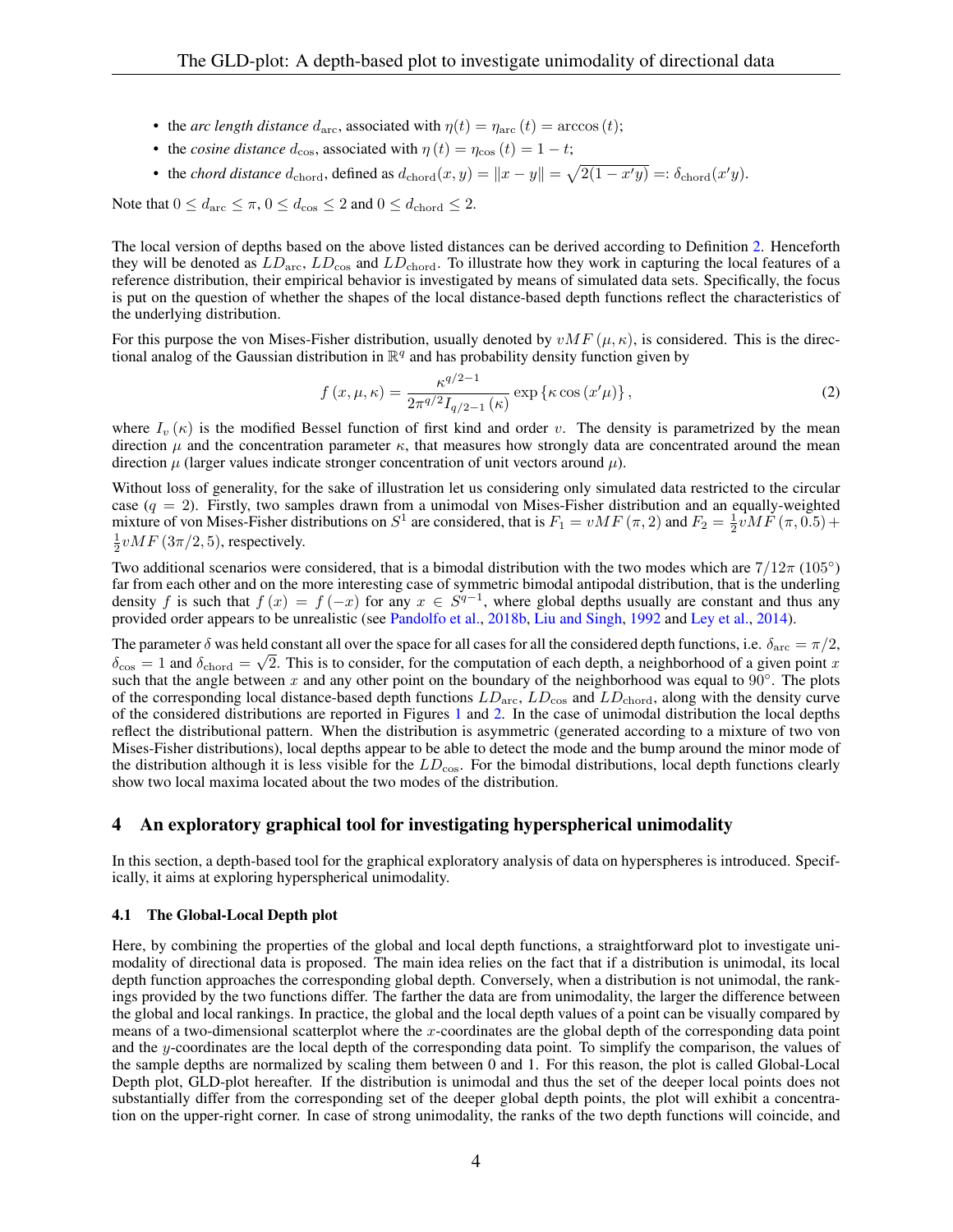

<span id="page-4-0"></span>Figure 1: Plots of local arc, cosine and chord distance depth functions for a circular uniform (left panel) and mixture of von Mises-Fisher distributions (right panel), along with the corresponding density curve.



<span id="page-4-1"></span>Figure 2: Plots of local arc, cosine and chord distance depth functions for a bimodal circular distribution with modes  $\frac{7}{12}\pi$  (105°) far from each other (left panel) and an antipodal distribution (left panel), along with the corresponding density curve.

points on the plot will roughly form a straight diagonal line. On the other hand, departure from unimodality will show different scenarios, obviously depending on the kind of departure. To facilitate the user to interpret the visual result of a GLD-plot, two dashed lines are added so that the plot is partitioned in four sections. The lines select the 50% deepest sample points according to the global and local functions, respectively. Roughly, if points in the GLD-plot substantially lie within the upper-right and bottom-left quadrants, this will suggest that the distribution is substantially unimodal. In addition, an upward line whose slope is given by the ratio between the 50th percentile of the local depth and the 50-th percentile of the global depth is plotted. In case of strong unimodality and for a "medium" value of  $\delta$ , such line becomes a 45-degree line and points will lie on it.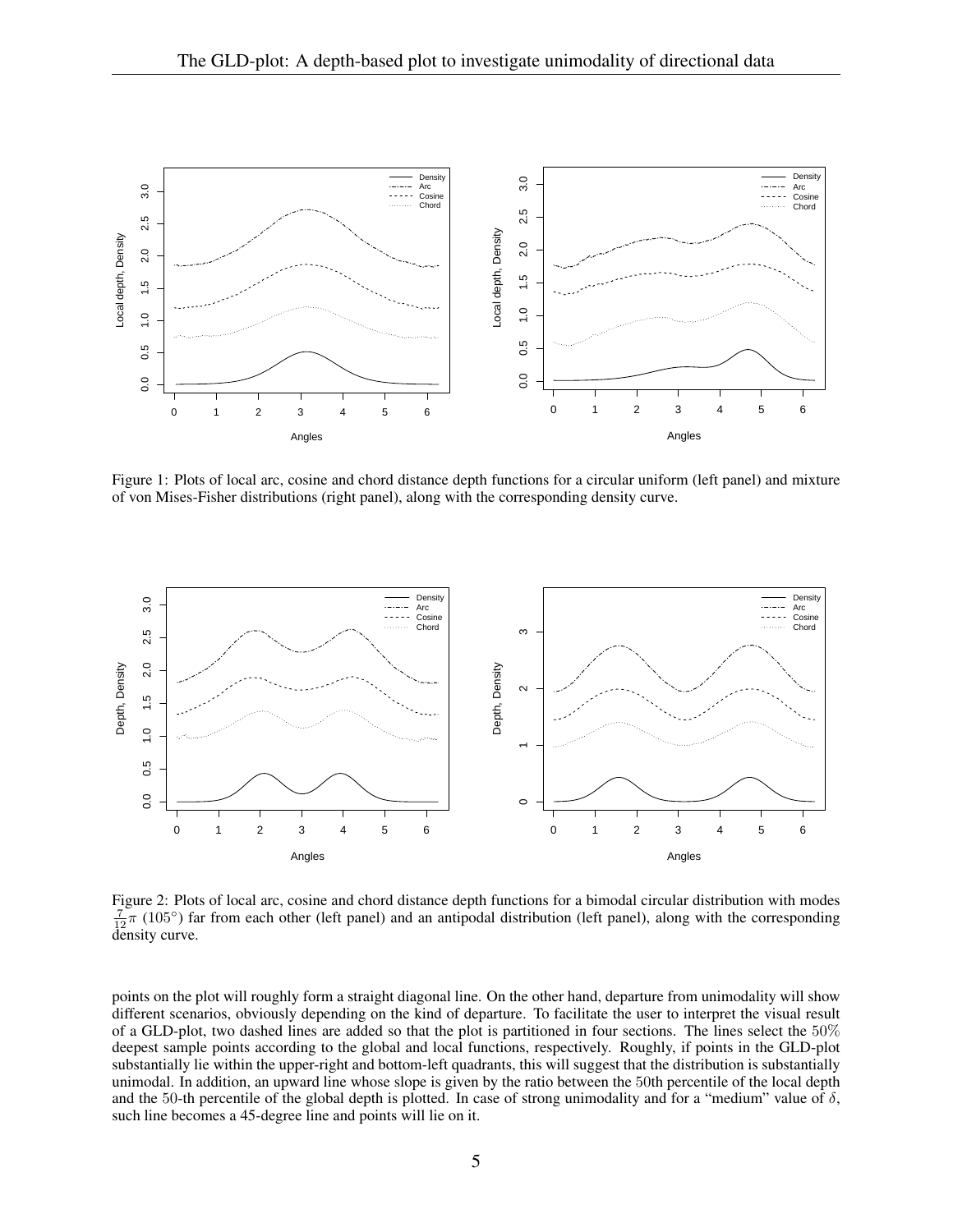To illustrate, data according to different cases were simulated and the corresponding GLD-plots were depicted. Only results coming from the adoption of  $D_{\cos}$  and  $LD_{\cos}$  are reported. Very similar results were obtained with  $D_{\rm arc}$  and  $LD_{\rm arc}$ , and  $D_{\rm chord}$  and  $LD_{\rm chord}$  for the here considered setups. However, it is worth underlying that different notions may produce slightly different views especially in case of non unimodal distributions.

In order to explore the data, the parameter  $\delta_{\rm cos}$  was set equal to 0.29, 0.5 and 1. Such values were chosen in order to consider a neighborhood of a given point  $x$  such that the angle between  $x$  and any other point on the boundary of the neighborhood was equal to  $45^{\circ}$ ,  $60^{\circ}$  and  $90^{\circ}$ , respectively.

First, for  $q = 5$  two unimodal samples were generated according to a von Mises-Fisher distribution with location parameter  $\mu = (1, 0, 0, 0, 0)$  and concentration parameter  $\kappa = 5$  and 20. The sample size was set equal to 250. The corresponding GLD-plots are depicted in Figures [3](#page-6-1) and [4.](#page-7-0)

When the data are less concentrated around the mean direction (i.e.  $\kappa = 5$ ), the GLD-plots show many points on the upper-right corner, indicating the 50% of the highest values of both local and global depths are reached approximately in the same area of the sample space. When  $\delta_{\cos} = 1$ , one can see that points do not deviate too much from the straight line, while a greater difference can be seen for  $\delta_{\cos} = 0.5$  even though unimodality seems still holding. When an even smaller value of  $\delta_{\cos}$ , i.e. 0.29, the entire data cloud lies at the bottom of the plot because of smaller values of the local depth. Here, despite some more points fall in the upper-left and bottom-right quadrants with respect to the other two GLD-plots, the majority of the data lie again within the upper-right and bottom-left quadrants.

In the case of more concentrated data (i.e.  $\kappa = 20$ ), the corresponding GLD-plots clearly indicate unimodality for each considered value of  $\delta_{\rm cos}$ . Note that all the data points are on the 45-degree line for  $\delta_{\rm cos} = 1$ .

Then, two bimodal samples were generated according to a mixture of von Mises-Fisher distributions in 5 dimensions with  $\mu_1 = (1, 0, 0, 0, 0)$  and  $\mu_2 = (0, 0, 0, 0, 1)$  and concentration parameters  $\kappa_1 = \kappa_2 = 20$ . The first was an equallyweighted mixture, while the second had 80% of the weight on the first component. That is, the first distribution has two modes of the same height, the second has a main mode and a well separated minor mode elsewhere on the hypersphere. The corresponding GLD-plots are reported in Figures [5](#page-8-0) and [6.](#page-9-0) In both cases, points are scattered around, and the 50% deepest sample points according to the global and local depth functions do not clearly lie on the upper-right quadrant, signaling a departure from unimodality for each considered value of  $\delta_{\rm cos}$ . It is worth noticing that data points on the GLD-plots depicted in Figure [6](#page-9-0) appear to be U-shaped. It may be due to a great difference between local and global depth rankings with regard to the main mode on the distribution.

## <span id="page-5-0"></span>5 Real data examples

In the following two real data sets on  $S<sup>2</sup>$  are considered, so that they can be also viewed in their original sample space to facilitate the evaluation of the proposed tool.

#### 5.1 Directions of flights

The sample refers to the 576 flights departed from Brussels National Airport on March 3, 2014. Data (expressed in latitude and longitude coordinates) are centered and their contour plot is reported in Figure [7](#page-10-0) (a). One can see such data show a major mode and two minor clusters. The corresponding GLD-plots for  $\delta_{\text{cos}} = 0.29, 0.5$  and 1 are depicted Figure [7](#page-10-0) (b), (c) and (d), respectively. In all such plots, the data points in the upper-right quadrant suggest that the sample has a main mode, while the presence of some irregularities on the left side of the plot, especially for  $\delta_{\cos} = 0.29$  and 0.5, indicates that data someway deviates from unimodality.

#### 5.2 Magnetic remanence measurements

Data concern 107 measurements of magnetic remanence in specimens of Precambrian volcanics. Indeed, magnetic field and magnetization directions can be treated as unit vectors anchored at the center of a unit sphere (see [Schmidt and](#page-12-19) [Embleton,](#page-12-19) [1985](#page-12-19) and [Fisher et al.,](#page-12-20) [1993\)](#page-12-20). The contour plot of the data (expressed in latitude and longitude coordinates), reported in Figure [8](#page-11-0) (a), clearly indicates two main modes. Also here the GLD-plots (for all the considered values of  $\delta_{\cos}$ ) suggest a deviation from unimodality, with the data points which appear to be U-shaped as it occurred for simulated bimodal data presented in Section [4.1.](#page-3-1)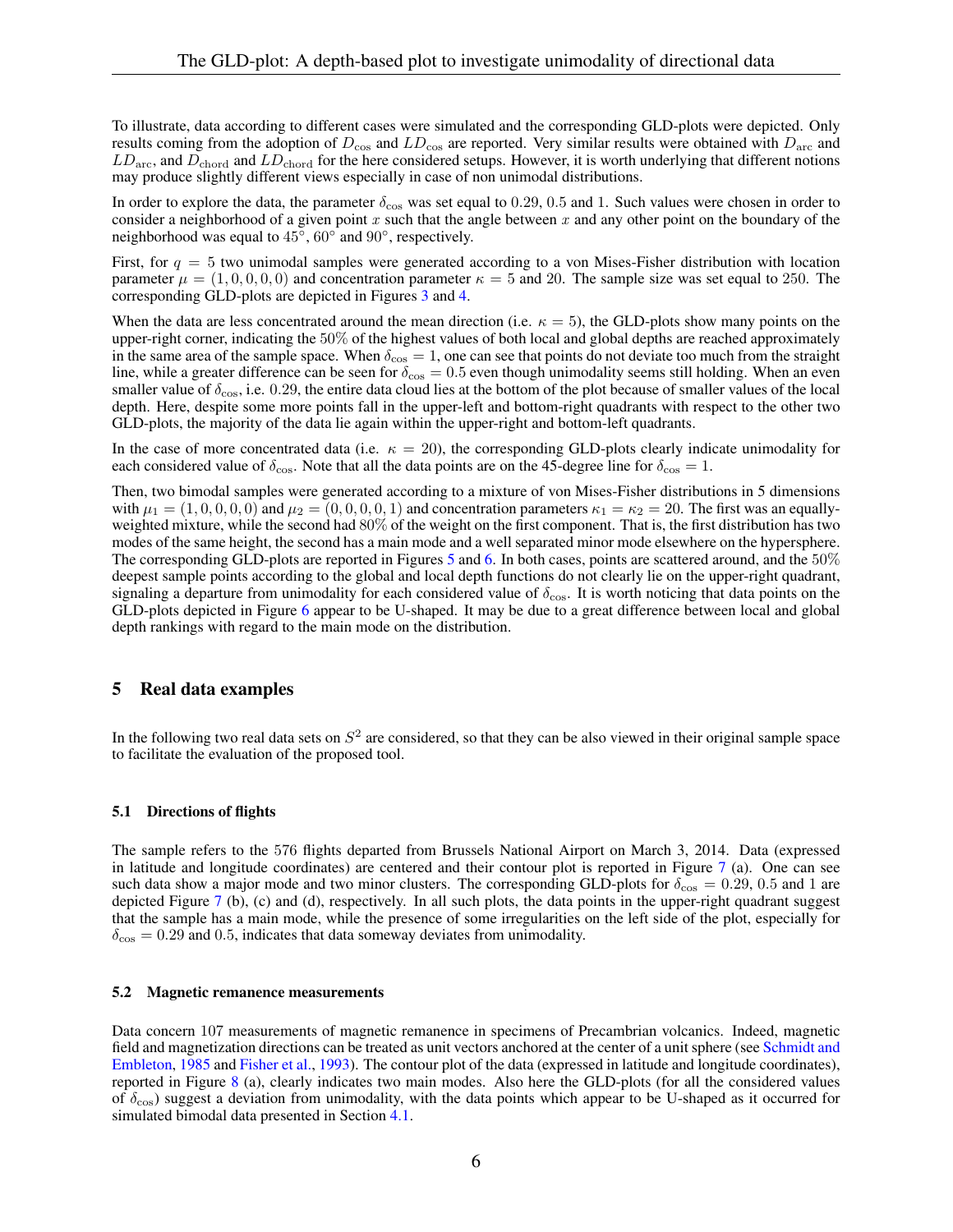

<span id="page-6-1"></span>Figure 3: GLD-plots of a von Mises-Fisher distribution in 5 dimensions with concentration parameter  $\kappa = 5$  using the normalized global and local cosine depths.  $\delta_{\cos}$  is set equal to 1 (a), 0.5 (b) and 0.29 (c).

## <span id="page-6-0"></span>6 Concluding remarks

Depth function is a useful tool in nonparametric statistics which is aimed at providing an important contribution to directional data analysis too. In this work, local distance-based depth functions for directional data are presented and exploited in order to propose a graphical tool, the Global vs Local depth plot (GLD-plot), for investigating unimodality on high dimensional spherical spaces. The proposal allows for the comparison between local and global depth-induced rankings for a given sample by means of an easy interpretable two-dimensional scatterplot. The proposed tool was evaluated through simulated examples and two real data sets, and it seems to merit particular interest. The GLDplot does not aim to be an inference method for making automated decisions about a distribution. Rather, it is to be considered a useful tool to support the data analyst.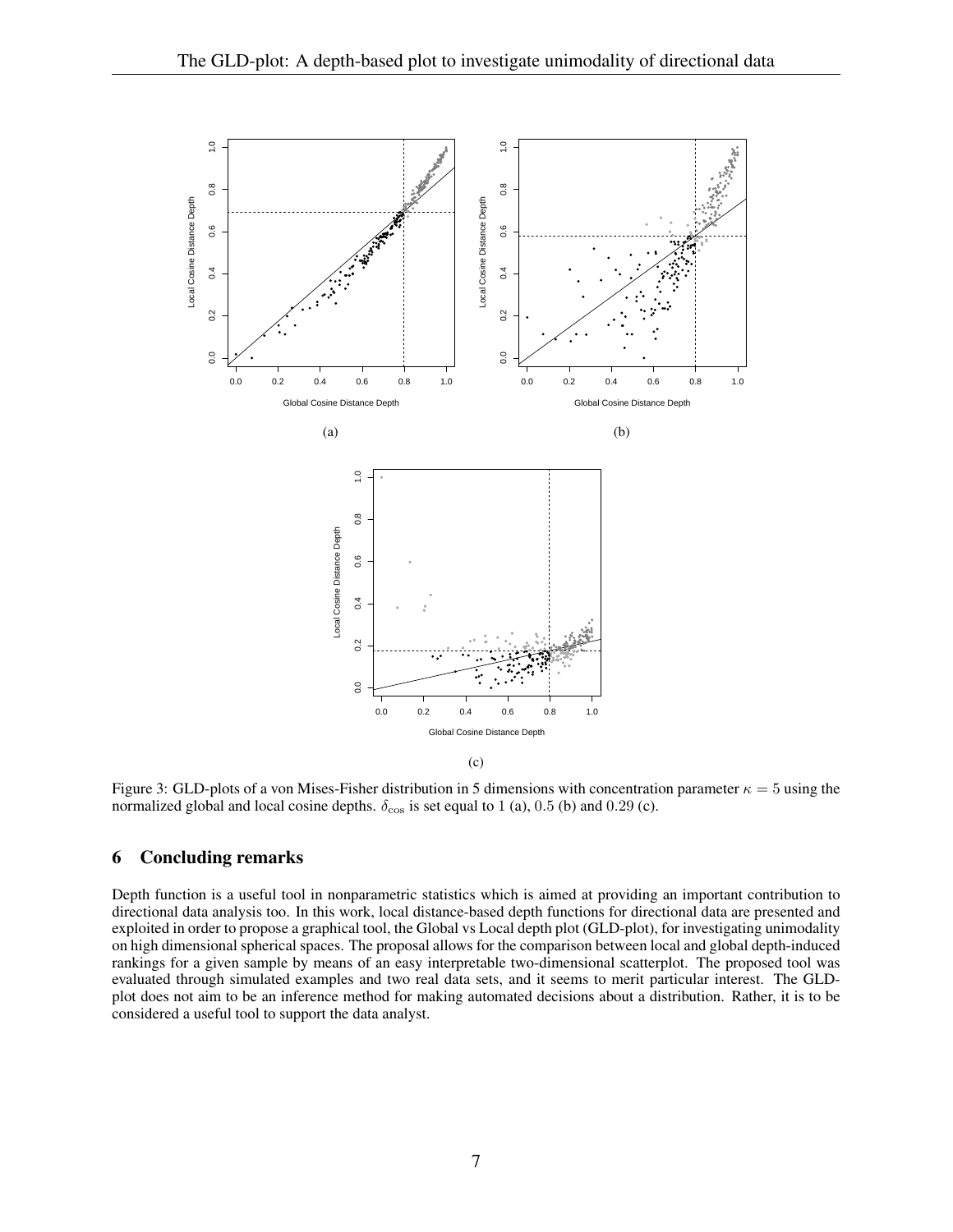

<span id="page-7-0"></span>Figure 4: GLD-plots of a von Mises-Fisher distribution in 5 dimensions with concentration parameter  $\kappa = 20$  using the normalized global and local cosine depths.  $\delta_{\cos}$  is set equal to 1 (a), 0.5 (b) and 0.29 (c).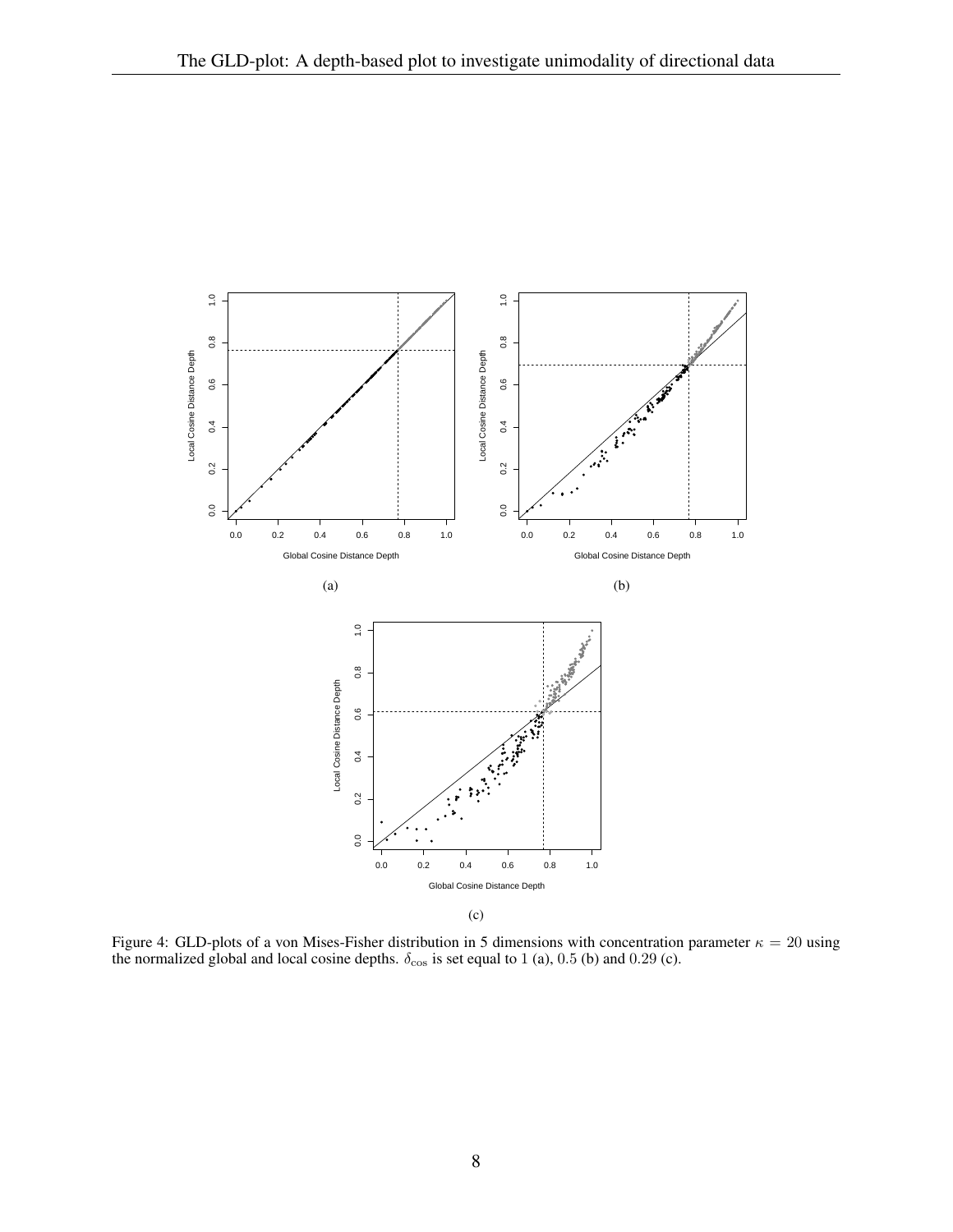

<span id="page-8-0"></span>Figure 5: GLD-plots of a bimodal sample generated from an equally-weighted von Mises-Fisher distribution in 5 dimensions using the normalized global and local cosine depths.  $\delta_{\cos}$  is set equal to 1 (a), 0.5 (b) and 0.29 (c).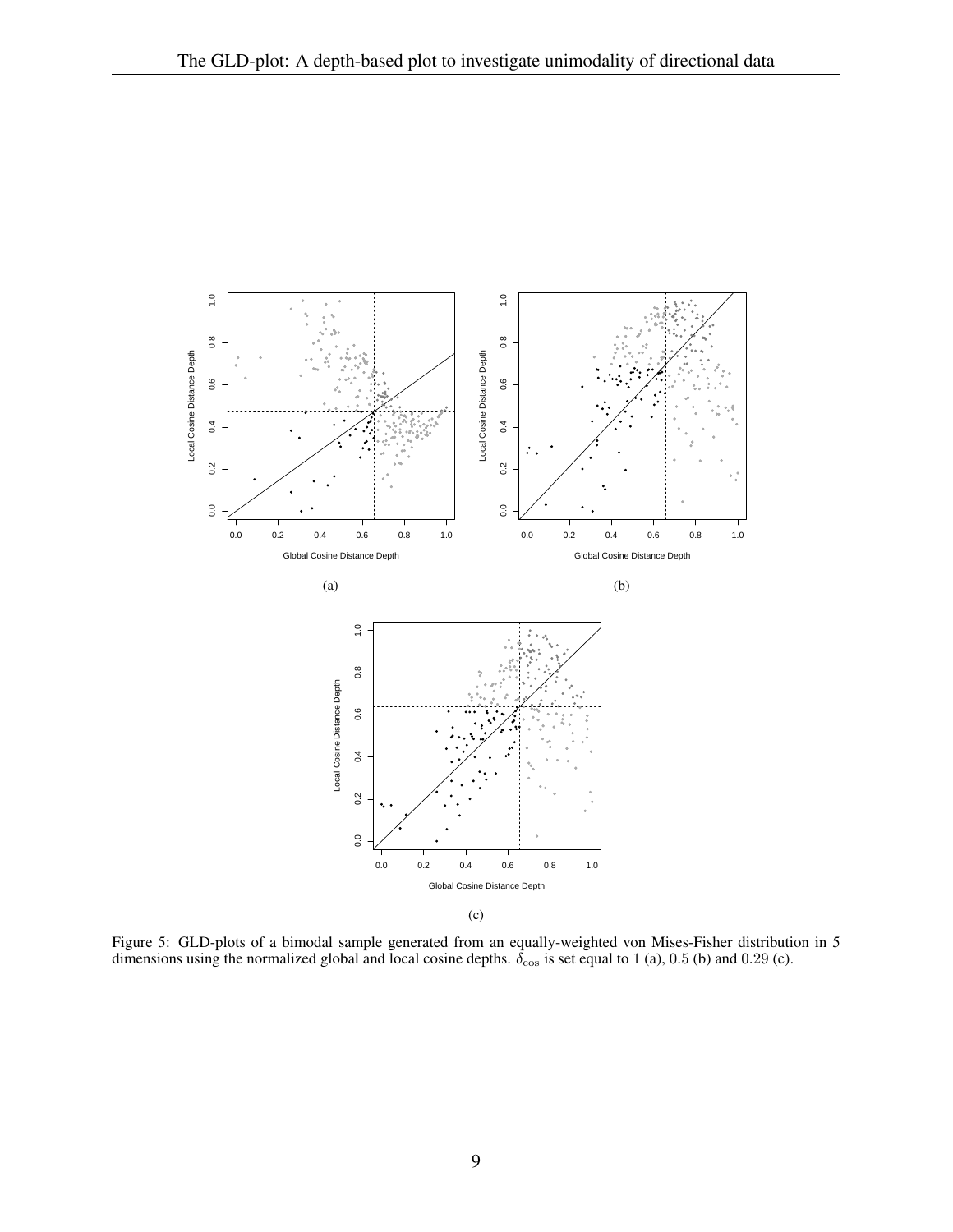

<span id="page-9-0"></span>Figure 6: GLD-plots of a bimodal sample generated from a mixture of von Mises-Fisher distributions 80% of the weight on the first component in 5 dimensions using the normalized global and local cosine depths.  $\delta_{\cos}$  is set equal to  $1$  (a),  $0.5$  (b) and  $0.29$  (c).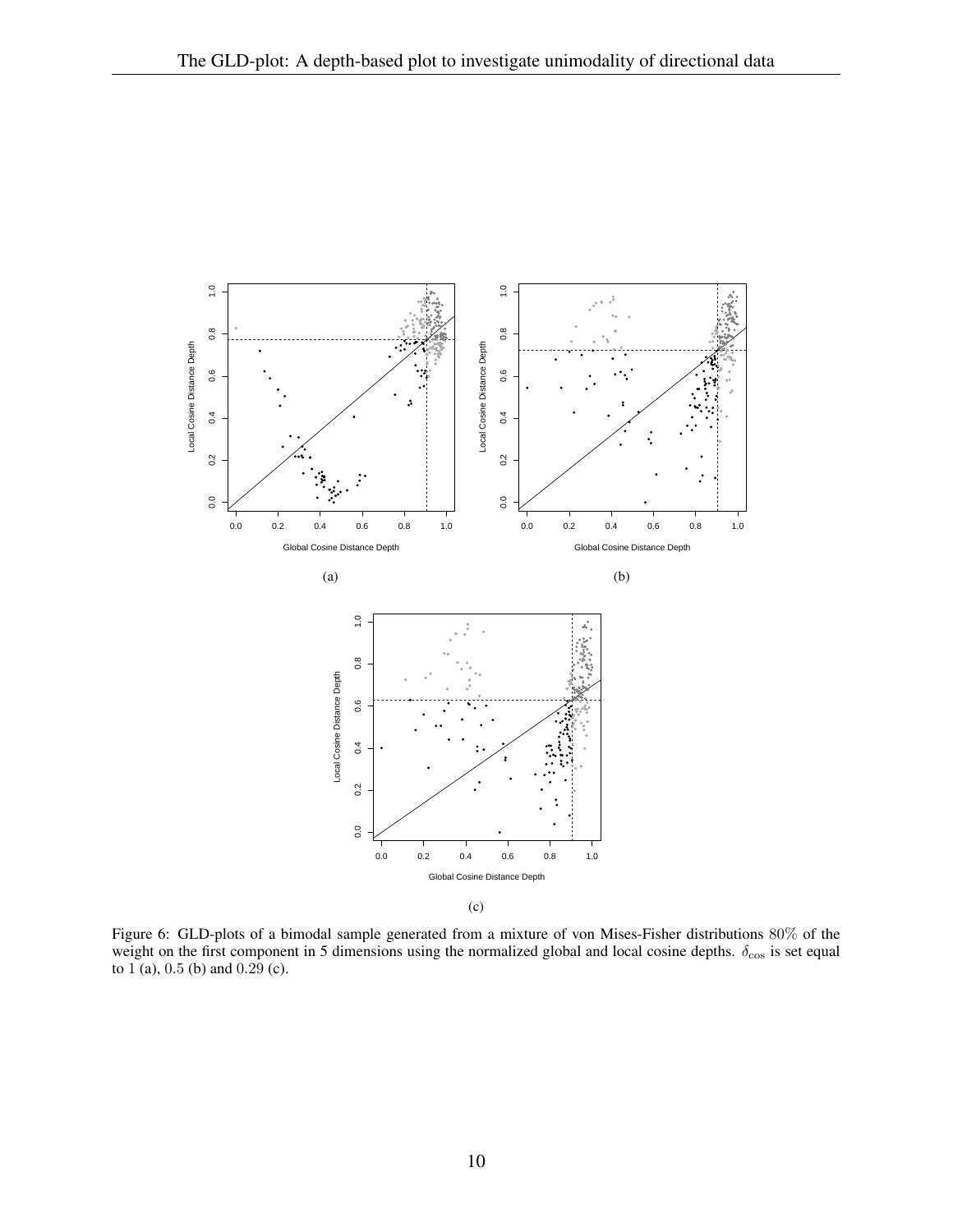

<span id="page-10-0"></span>Figure 7: Contour plot of directions of the 576 flights departing from Brussels National Airport on March 3, 2014 (a), and the corresponding GLD-plots.  $\delta_{\cos}$  is set equal to 1 (b), 0.5 (c) and 0.29 (d).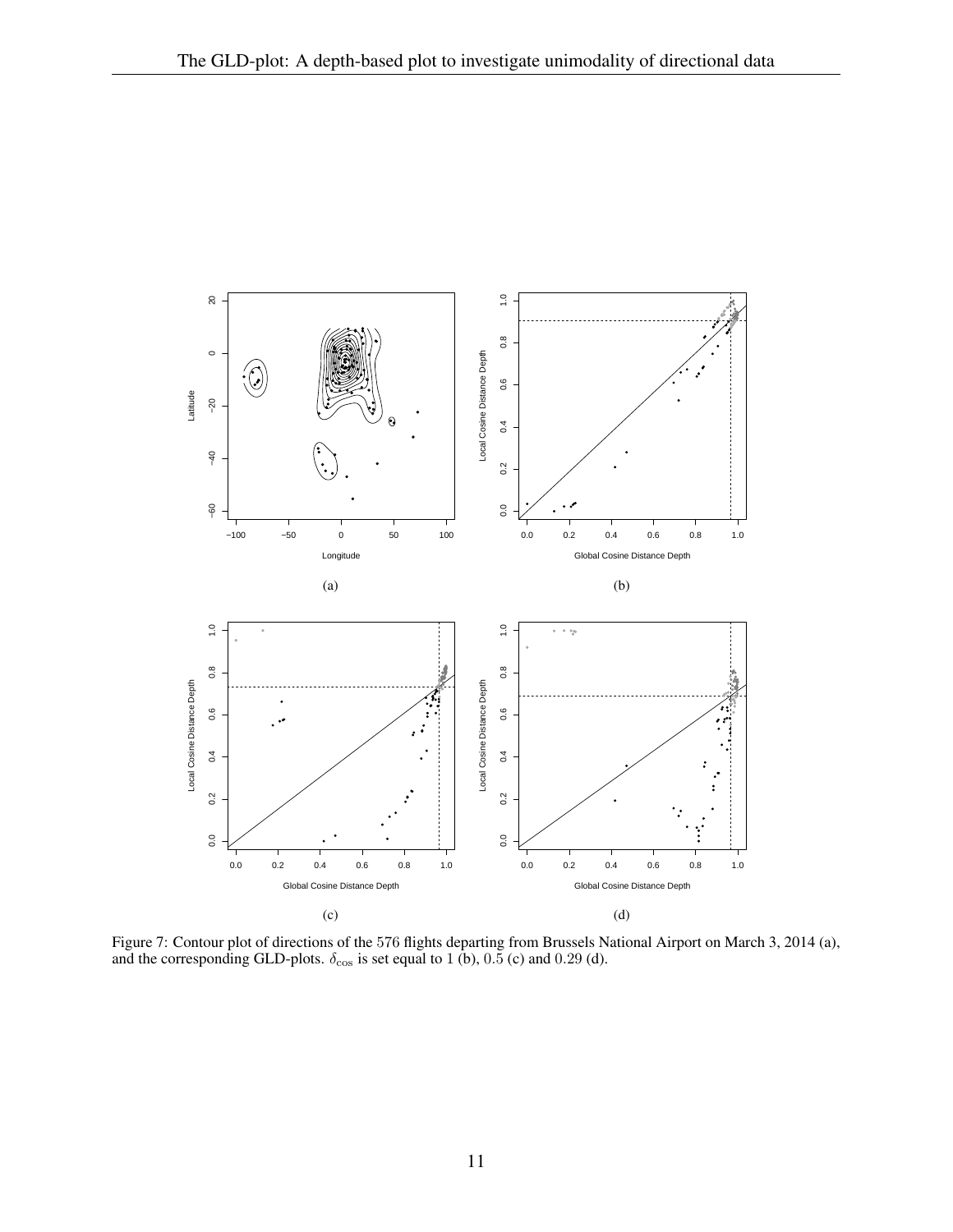

<span id="page-11-0"></span>Figure 8: Contour plot of 107 measurements of magnetic remanence in specimens of Precambrian volcanics (a), and the corresponding GLD-plots.  $\delta_{\cos}$  is set equal to 1 (b), 0.5 (c) and 0.29 (d).